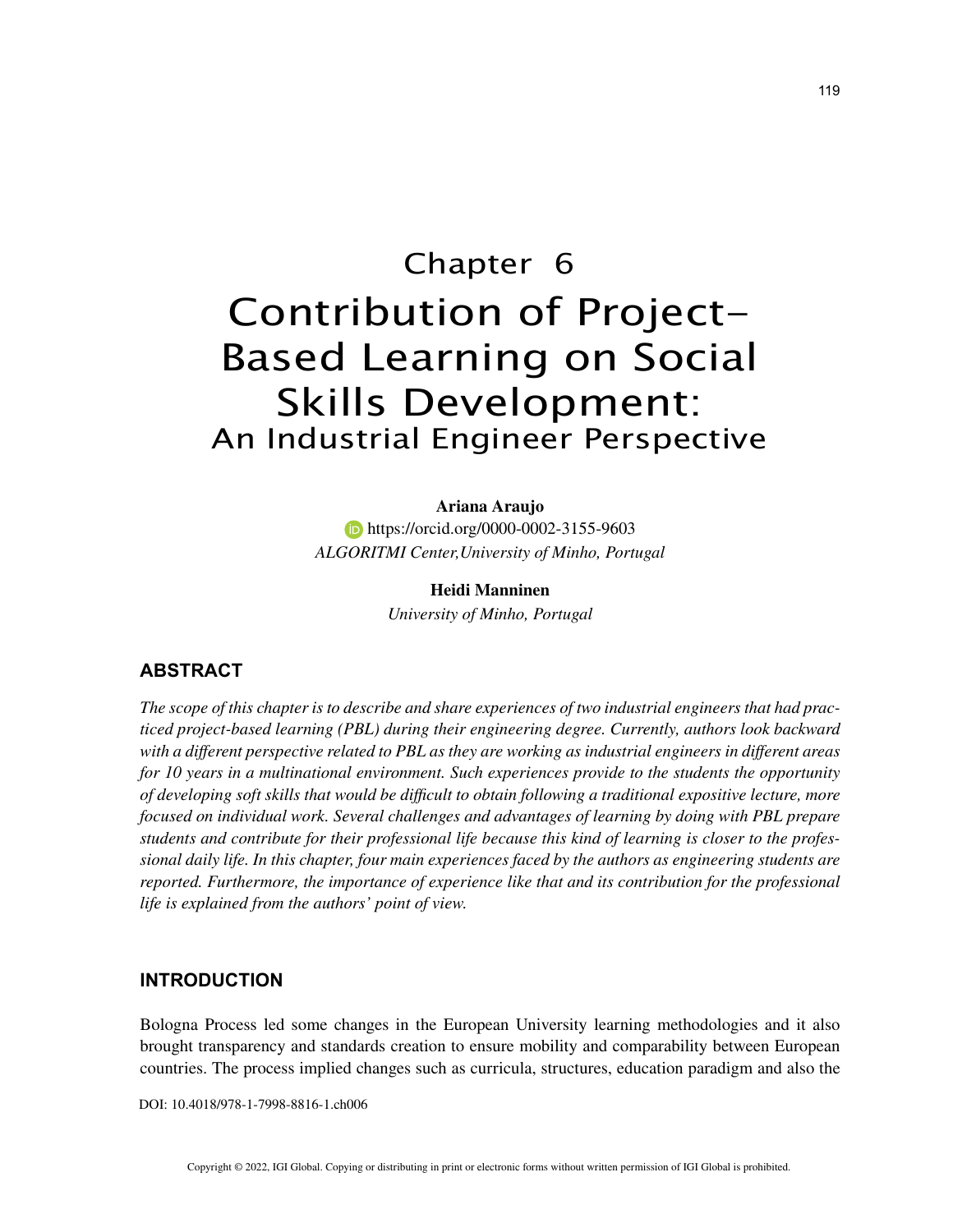teaching culture, adopting different learning approaches student-centered (Alves et al., 2016; Reinalda & Kulesza, 2006). The university to which the authors belong also drove this transformational process, including PBL approaches in some courses. Authors experienced PBL in the first editions (2006-2007 academic year) in an Integrated Master degree in Industrial Engineering and Management (IEM) of the approach pioneer in the engineering degree (Lima et al., 2007). At that time, Project-Led Education (PLE) presented by Powell & Weenk (2003) was one of the approaches in engineering courses that promoted active learning by doing a opened project, presenting a team solution for it, being able to discuss the topic, fulfilling deadlines and reporting outcomes.

PBL is an active learning methodology that aims to develop technical and transversal skills in studentcentered environment involving stakeholders cooperation and collaboration (Alves et al., 2018; Knoll M., 1997). That approach provides to the students useful tools and methods to deal with onsite challenges and situations, developing argumentation and social interaction skills in a professional environment, being prepared for conflicts management and also having a proactive approach (Alves et al., 2018; Frank et al., 2003; Guerra et al., 2017). Some authors (Dewey, 1996; Kilpatrick, 1918, 1921) also referred the contribution of PBL on the autonomous, independent, and responsible individuals' development as students are creating their own knowledge combining practice and theory in a project environment.

The main contribution of this chapter is to describe and present an overview of the PBL experiences of two Industrial Engineers and provide their perspective about this learning approach. Authors participated in four main PBL experiences for five years: in both semesters of the first year and in both semesters of the fourth year. Authors have faced some challenges during the implementation of this approach in their university once they were enrolled in the first Bologna curricula. The approach development led some experiences and adjustments from teachers and organizational committee during several years (Lima et al., 2017). Therefore, authors experienced two PBL projects in the first-degree year and the integration of different engineering courses and architecture in the same project, a framework that was not repeated until now. There are many studies (Alves et al., 2018; Lima et al., 2007; Mills & Treagust, 2003; Soares et al., 2013) performed by researchers and teachers regarding PBL approach and its impact on students' competences acquisition, however this chapter presents the personal opinion of two alumni with ten years into their engineering careers. Each experience had different levels of importance and it was felt in different way. These projects demanded a group of students working for the same project, building up ideas, discussing problems and managing conflicts between them. Additionally, skills such as communication, teamwork, time management and many others had to be developed. The ability of doing public presentations and defend an idea was a big advantage in this kind of learning that was not demanded before. Furthermore, teachers' role was not the same as authors were used to see. Its role was more focused on guiding students to find their own answers. Teachers were not anymore at the center of teaching process and this is also part of the teaching paradigm change in a PBL approach (Alves et al., 2016; Angelva et al., 2017; Powell & Weenk, 2003).

According to the Council of the European Union (2018) there are three elements that define competences in a learning process such as knowledge, skills, and attitudes. Knowledge is the combination of different existent concepts that allows to understand a given subject. Skills are the ability and capacity of achieving results applying acquired knowledge. Attitude is related to the mindset to deal with people, ideas, and situations. Key competences are determinant for a personal, professional, and social development, and they might be acquired throughout life. Critical spirit, teamwork, initiative, communication, intercultural relationship, creativity, analytics skills, problem solving, and negotiation are example of key competences that might be acquired in an education, training and learning process. That kind of compe-